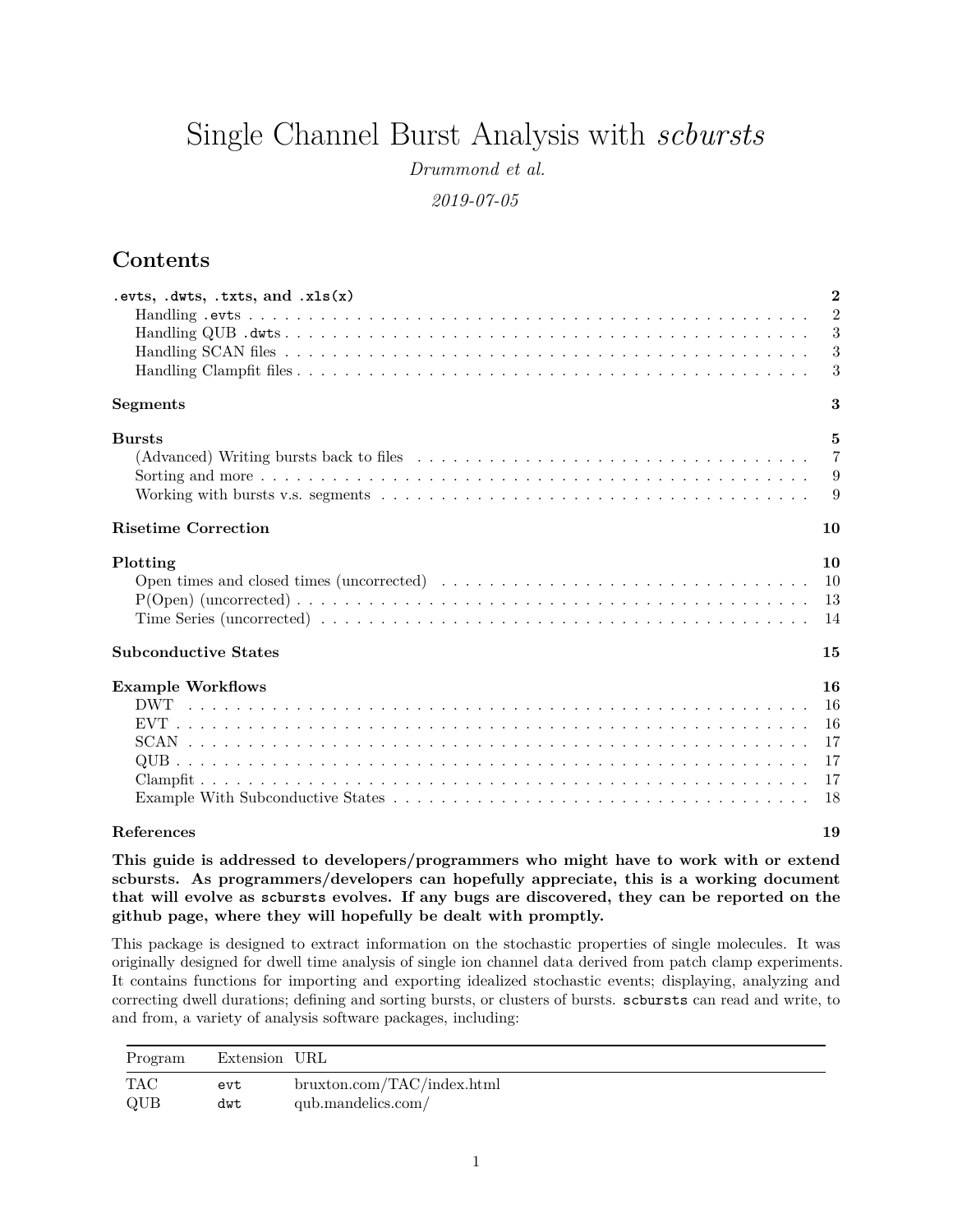| Program          | Extension URL |                                                                                                                                         |
|------------------|---------------|-----------------------------------------------------------------------------------------------------------------------------------------|
| SCAN<br>Clampfit | txt<br>xls    | github.com/DCPROGS<br>moleculardevices.com/products/axon-patch-clamp-system/acquisition-and-<br>analysis-software/pclamp-software-suite |

scbursts is an open-source R package designed to be extensible – support for new file formats is easily added, and since the project is written in R, new functionality will be introduced in the future. Those interested in requesting or adding new functionality are invited to create an issue or pull request on [the github page,](https://github.com/dacostalab/scbursts) or [contact the dacosta\]:\[lab.](https://www.dacosta.net/)

**This manual gives a detailed overview on using scbursts. To learn more about the package, or if you would like to cite scbursts, please refer to the original publication. For details of specific functions, use help() or consult the technical manual (the source code is also available)**

## **Contents**

### <span id="page-1-0"></span>**.evts, .dwts, .txts, and .xls(x)**

scbursts can import data generated by a variety of single channel analysis suites, and thus in a number of different file formats, into the R environment. Data in these file formats is typically not native to the R environment, and so the relevant information (i.e. the sequence of dwell durations) must be extracted from each file as outlined below.

### <span id="page-1-1"></span>**Handling .evts**

In the case of TAC evt files, when importing files into the R environment, data transition through three states:

evt file  $\rightarrow$  Table of transition times  $\rightarrow$  Table of dwells

In order to import a TAC evt file, type:

```
# Load the library
library(scbursts)
infile <- "data/example1_tac.evt"
# Import the evt as a table
transitions <- evt.read(infile)
# Turn the transition times into dwells
dwells <- evt.to_dwells(transitions)
# With dwells defined, we can start doing an actual analysis
```
Writing to evts **is not symmetrical** with reading them, as the dwell times are automatically converted to transition times.

Table of dwells  $\rightarrow$  evt file

To write an evt: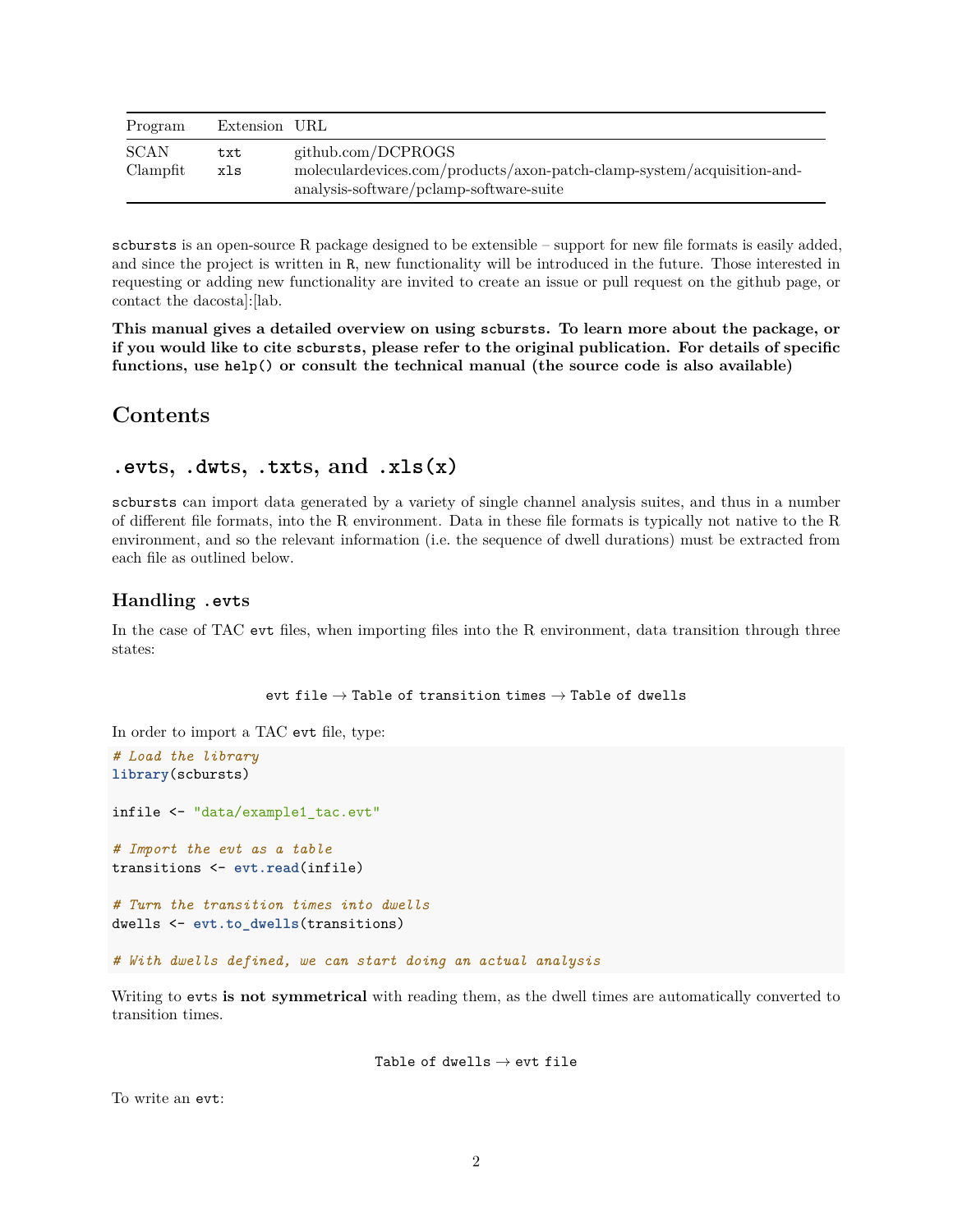```
# Write the corrected transition times to disk.
evt.write(dwells_corrected, file=file.path(tempdir(), "100uMc.evt"))
```
### <span id="page-2-0"></span>**Handling QUB .dwts**

dwts are lists of dwell times, and so they convert to **segments** and **bursts** very naturally. To read and write dwells <- **dwt.read**("example1\_qub.dwt")

```
# ...
#
# Correct the dwells or do an analysis
#
# ...
dwt.write(corrected_dwells, file=file.path(tempdir(), "example1_qub_corrected.dwt"))
```
### <span id="page-2-1"></span>**Handling SCAN files**

Importing SCAN files is equally simple. The one caveat is that SCAN often produces binary files, which scbursts **cannot read**, however there is another DCPROGS tool to convert these to txt files.

```
infile <- "data/example1_scan.txt"
record <- scan.read(infile)
head(record)
```
## <span id="page-2-2"></span>**Handling Clampfit files**

Importing clampfit files is also simple.

```
infile <- "data/example1_clampfit.xlsx"
dwells <- clampfit.read(infile)
head(dwells)
```
## <span id="page-2-3"></span>**Segments**

.dwt files record sequences of open and closed dwell durations ("dwells"), where the single channel alternates between open (1) and closed (0) states (at least, they should. Though sometimes there are errors which cause recording to show more than a single 1 or 0 in succession. This will be discussed later). There can be multiple "segments" of dwells, each corresponding to a continuous stretch of idealized events.

```
Segment: 1 Dwells: 4181
   1 0.000150
   0 0.000900
   1 0.078490
   0 1.910400
   1 0.421490
.
.
.
   0 1.334670
   1 0.012270
Segment: 2 Dwells: 7653
   1 0.065900
   0 0.596160
```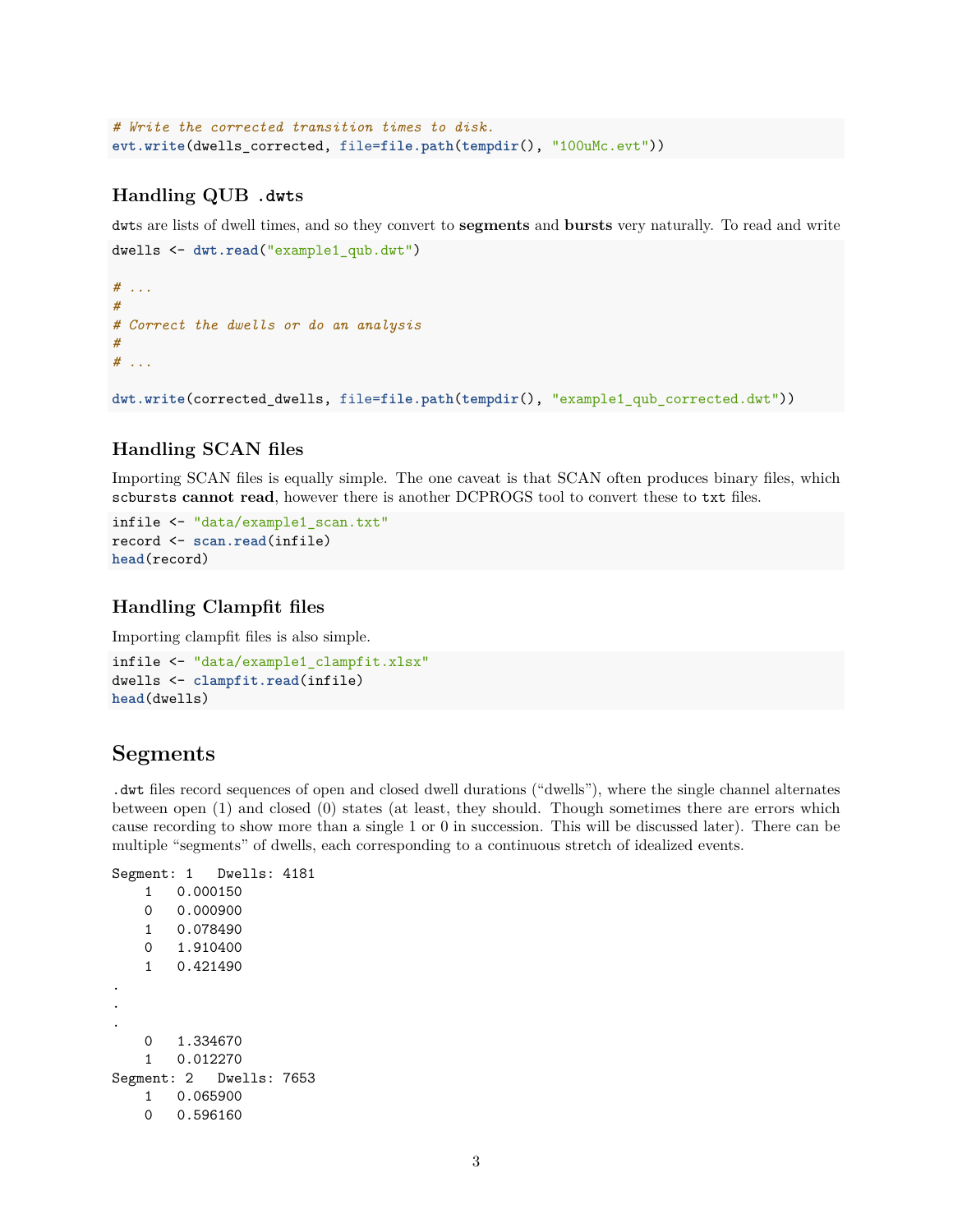```
1 0.849920
0 0.023830
1 0.612380
0 0.022120
```
. . .

**segment** is also the name of the data-type scbursts defines (refer to segment.R), so that reading a dwt gives you a list of segments (which is an R object, like a data.frame). Often one has that each segment is meant to correspond to a burst, and so when we say "bursts", typically we refer to a list of segments. As a consequence, there are also functions in scbursts such as bursts.select which make working with these lists more convenient.

**The reason dwts yield a list of segments is because there are often several continuous stretches of recording separated by pauses.**

```
# Load the library
library(scbursts)
# Import a pre-packaged file (stored inside the folder extdata)
dwt_example <- system.file("extdata", "example1_qub.dwt", package = "scbursts")
# Import the evt as a table
dwells <- dwt.read(dwt_example)
length(dwells)
## [1] 1
# Transition times and states of first segment (units are in seconds)
head(dwells[[1]])
```

| ##   | states | dwells     |
|------|--------|------------|
| ## 1 |        | 1 0.001380 |
| ## 2 |        | 0.000034   |
| ##3  |        | 1 0.001759 |
| ## 4 |        | 0 0.000312 |
| ## 5 |        | 1 0.001201 |
| ## 6 |        | 0 0.000535 |

There are a number of functions that act on segments. The functions pertaining to segments start with segment., *some* of the available functions are:

| Function              | Description                       |
|-----------------------|-----------------------------------|
| segment.open_dwells   | Extract open dwells as a vector   |
| segment.closed_dwells | Extract closed dwells as a vector |
| segment.count_open    | Count number of openings          |
| segment.count_closed  | Count number of closed            |
| segment.popen         | Empirical $P(Open)$ for segment   |
| segment.pclosed       | Empirical P(Closed) for segment   |
| segment.duration      | Total segment duration            |
| segment.verify        | Is the segment error free?        |

**An important point: segments are not just vectors, they also store meta-data that includes when the segment took place in the recording. This allows for replotting of the segments later in a way that is consistent with what the original time-series would have looked like. An**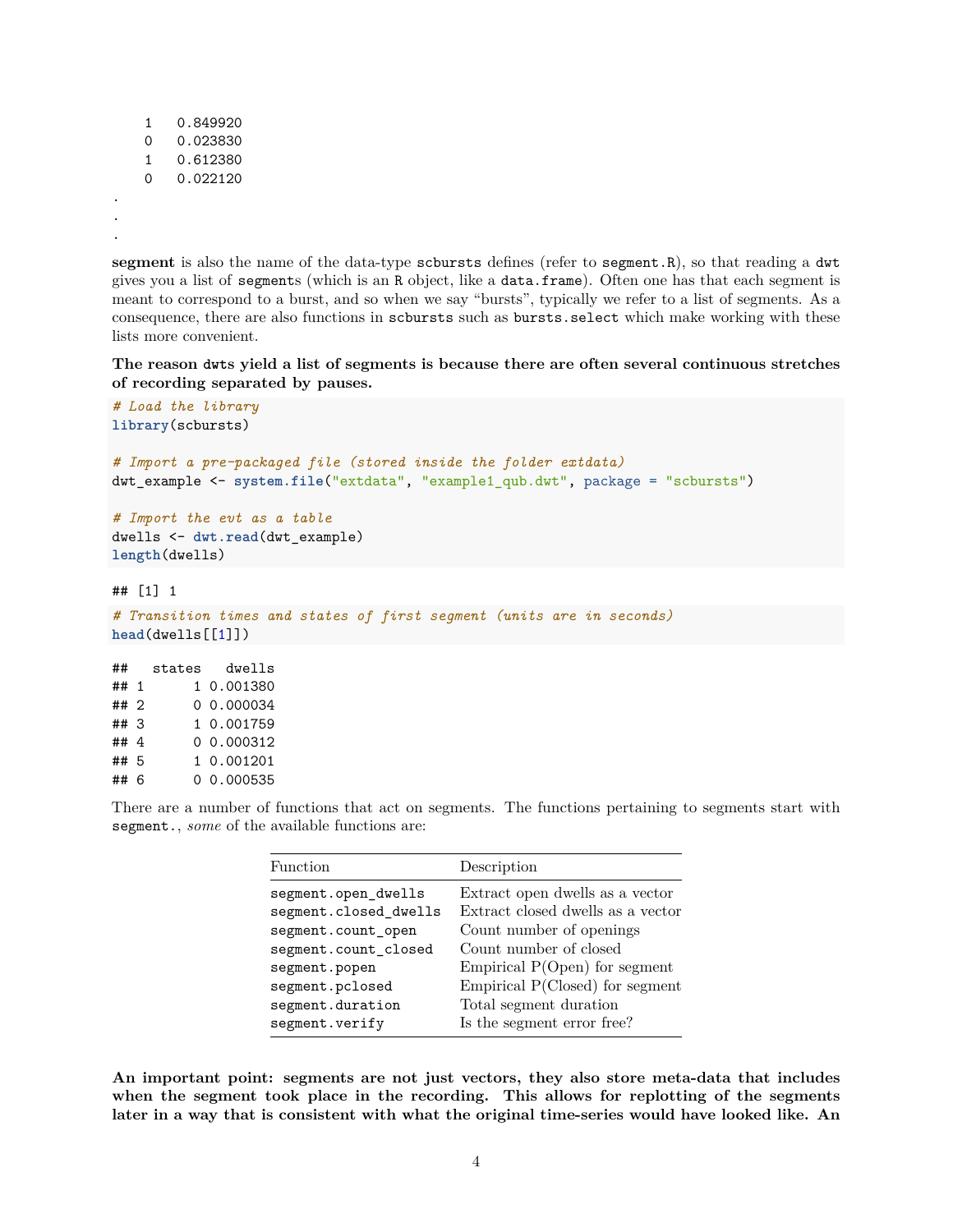**example of this will be seen in the plots at the end of this document.**

### <span id="page-4-0"></span>**Bursts**

In the Single Channel community, continuous stretches of open and closed dwells that correspond to the activity of a single ion channel are often referred to as **bursts** of single channel activity. **Bursts** are usually defined by a critical closed duration (*tcrit*), which is determined from analysis of a closed dwell duration histogram. This *tcrit* stipulates that openings separated by closings briefer than *tcrit* originate from the same burst of single-channel activity, while openings separated by closings longer than *tcrit* originate from different bursts (see Chapter 19, Section 5.5.1 of Colquhoun and Sigworth (1995)).

An idiosyncrasy of the package has to be mentioned: In scbursts, the scientific notion of **bursts** and the program definition of bursts *usually* coincide, but not always. As mentioned, a segment denotes a contiguous sequence of idealized dwells, however idealized single channel recordings can be made up of one **or more** segments. Furthermore, each segment can contain multiple **bursts** (in the scientific sense). So the unfortunate side effect of this is that scbursts imports data files like evts and dwts as a list of recordings, which is a list of segments, so they "look like" bursts. Below is a little example of this: the problem is easily resolved; one just has to pass this list through a burst detector. So, for example, a function like bursts.defined\_by\_tcrit will break up the recordings into lists of bursts (using an input critical time).

```
# Load the library
library(scbursts)
# Import a pre-packaged file (stored inside the folder extdata)
infile <- system.file("extdata", "example_multiple_segments.dwt", package = "scbursts")
# Import the evt as a table
records <- dwt.read(infile)
## Warning in dwt.read(infile): Burst (or record) 1 seems to have been
## misrecorded!
# The number of records
length(records)
## [1] 2
# Correct the risetime (= Tr) (default time in seconds)
records_c <- risetime.correct_gaussian(Tr=35.0052278,records, units="us")
# Define critical time (tcrit=100 ms)
# However, now we can use a `bursts` function, `bursts.defined_by_tcrit`
# to turn the records into actual bursts
bursts <- bursts.defined_by_tcrit(records_c , 100, units="ms")
## Warning in bursts.defined_by_tcrit(records_c, 100, units = "ms"): Merging
## all recordings into one recording. A large (but arbitrary) amount of time
## will seperate the recordings.
## Warning in bursts.defined_by_tcrit(records_c, 100, units = "ms"): Burst 24 seems to have been misrec
# The number of bursts
length(bursts)
```
## [1] 36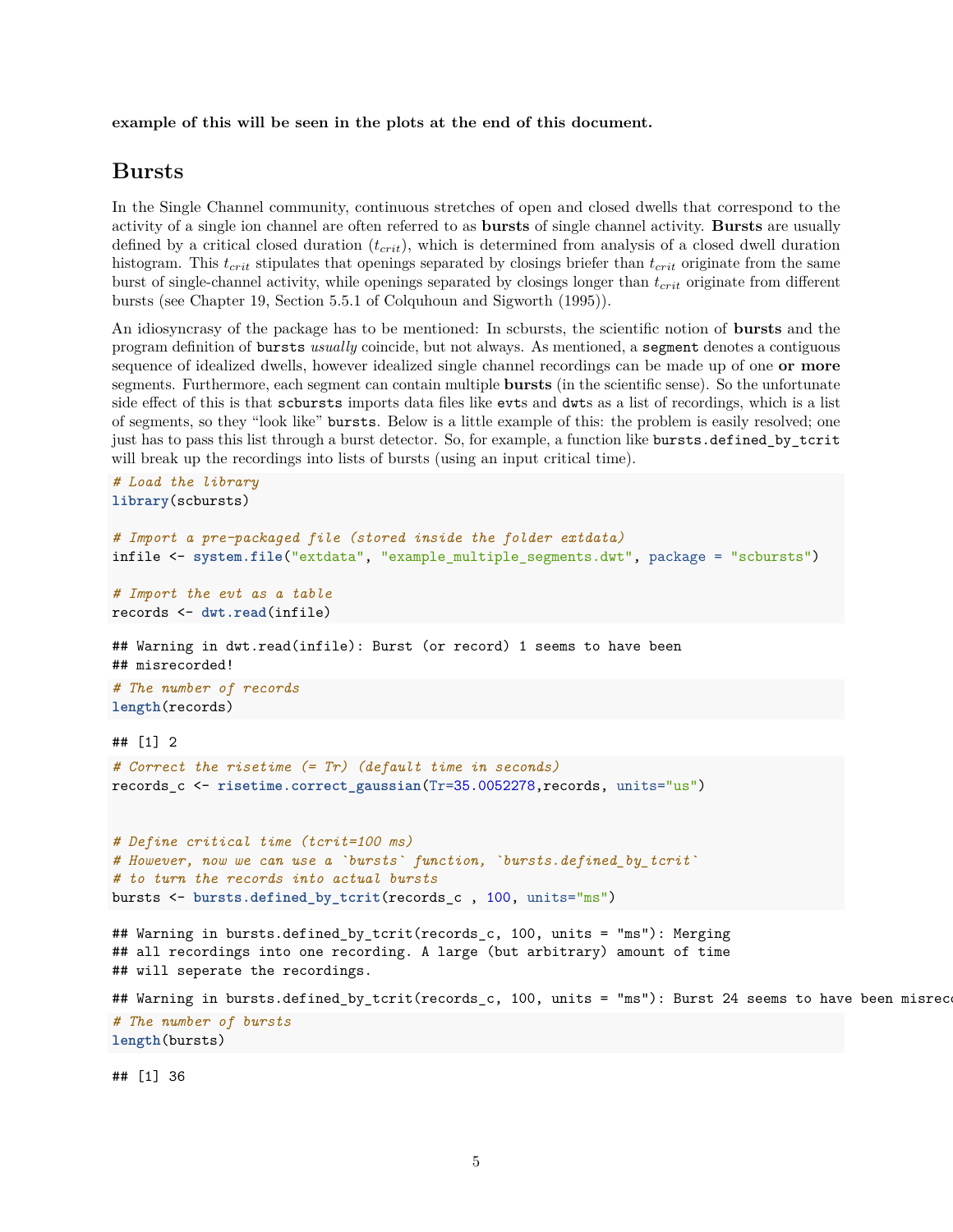#### *## Now you can carry out analysis of the bursts*

#### **Some comments on the warning messages:**

- 1. The first warning message informs you that there is a recording error present in the first part of the recording. How this happens and what it means is explained later in this document.
- 2. The second warning message informs you that two or more records were in the file, and they are getting concatenated together. So burst n might belong to the first record, and burst n+1 might belong to the second record.
- 3. The third warning is a return of the first warning. The recording error from the first record was inside of burst 24. In light of this, we can just delete that burst and then proceed with our analysis

Since **bursts** are attributable to the activity of a single channel, **bursts** are the units that we are interested in for kinetic analysis of single ion channels. scbursts can perform many functions on **bursts**.

#### **Taking a subset**

We might not always be interested in all the bursts, but perhaps bursts that have some characteristic, such as a high *P(Open)*. For instance, often one wants to discard aberrant (our outlier) bursts prior to kinetic analysis. So, rather than using the full list of bursts, we might want to extract a few bursts. Here's how you do that:

```
# Load the library
library(scbursts)
# Import a pre-packaged file (stored inside the folder extdata)
infile <- system.file("extdata", "example1_tac.evt", package = "scbursts")
# Import the evt as a table
tables <- evt.read(infile)
records <- evt.to_dwells(tables)
# Correct the risetime (default time in seconds)
records_c <- risetime.correct_gaussian(Tr=35.0052278,records, units="us")
# Define critical time (tcrit=100 ms)
bursts <- bursts.defined_by_tcrit(records_c , 100, units="ms")
high_popen <- function (seg) {
    segment.popen(seg) > 0.7
}
high_bursts <- bursts.select(bursts, high_popen)
```
This will return a list of bursts which you can work on, and you can remove more bursts as you wish until you have what you're looking for. If you want to extract bursts and write them to file (for instance, for processing by MIL/QUB), you can use the line

high bursts <- bursts.select(bursts, high popen, one file=TRUE)

and this will extract the high P(Open) bursts **as a single segment**, which can then be written to a single dwt file. The advantage of using this trick, is that this particular function can write the bursts to a single segment **and preserve the amount of time that actually took place between the bursts**. (In order to do this manually, you have to use bursts.recombine.)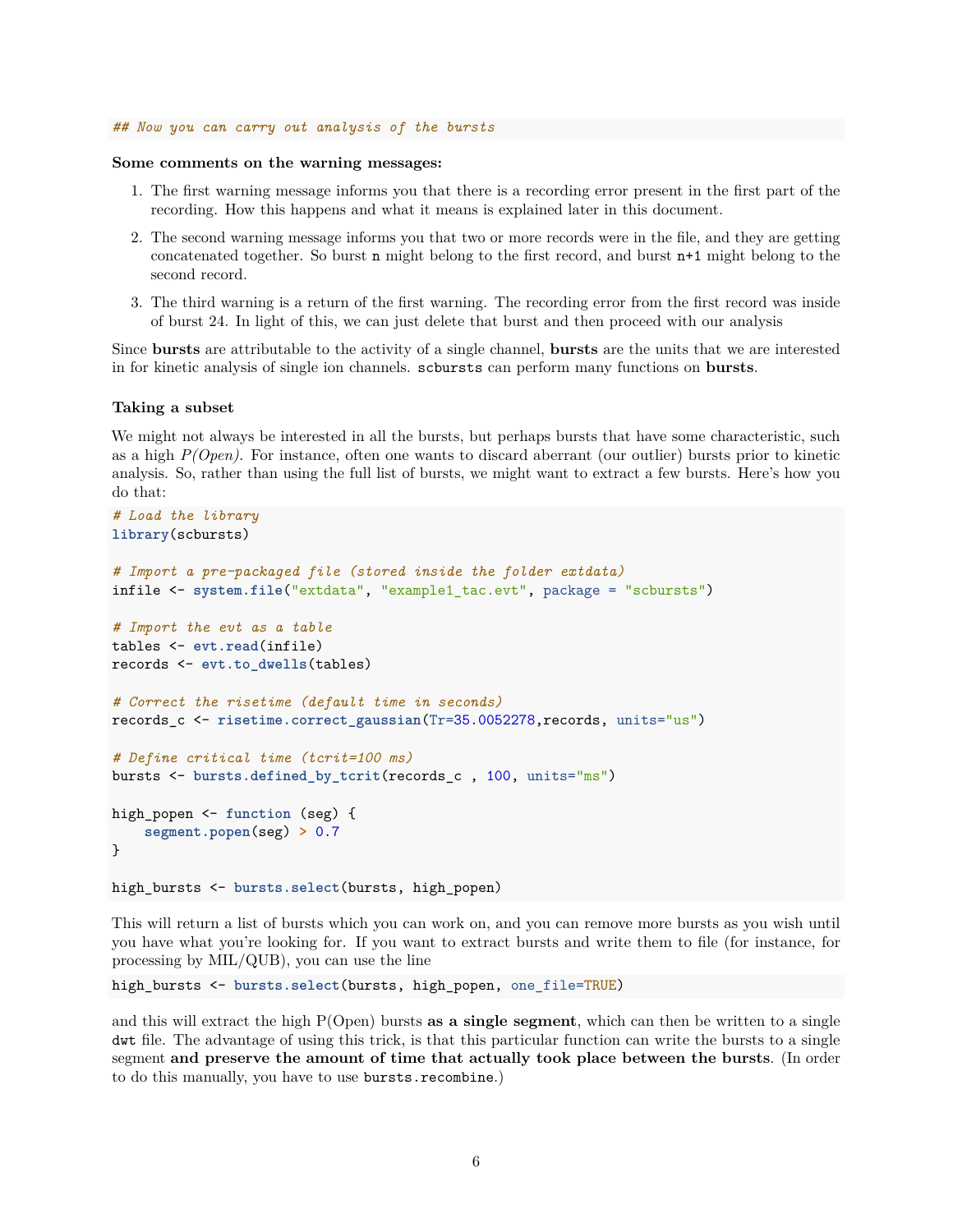#### **An Example: Correcting Recording Errors**

As a specific example, when using actual recorded data, there are sometimes errors where multiple openings or closings are recorded in succession

```
Segment: 1 Dwells: 4181
   1 0.000150
   0 0.000900
   1 0.078490
   1 0.046750 <- this doesn't make sense
   1 0.037790
   0 1.910400
   1 0.421490
   0 1.896120
.
.
.
```
this is obviously *physically* impossible, but sometimes appears in the data. To correct this, one would separate the recording into bursts (as usual) and then remove the burst where the error occurred.

```
# library(scbursts)
infile <- system.file("extdata", "example_multiple_segments.dwt", package = "scbursts")
# This will raise a warning message to alert you that the data has problems
dwells <- dwt.read(infile)
## Warning in dwt.read(infile): Burst (or record) 1 seems to have been
## misrecorded!
dwells_c <- risetime.correct_gaussian(Tr=35.0052278,dwells, units="us")
```

```
# This will also raise a warning message to alert you that specific bursts have problems
bad_bursts <- bursts.defined_by_tcrit(dwells_c, 100, units="ms")
```
## Warning in bursts.defined\_by\_tcrit(dwells\_c, 100, units = "ms"): Merging ## all recordings into one recording. A large (but arbitrary) amount of time ## will seperate the recordings.

```
## Warning in bursts.defined_by_tcrit(dwells_c, 100, units = "ms"): Burst 24 seems to have been misrecord
length(bad_bursts)
```
#### ## [1] 36

```
# This will remove the problems. It will leave only the good bursts.
fixed_bursts <- bursts.select(bad_bursts, segment.verify)
```

```
length(fixed_bursts)
```
#### ## [1] 35

In a related problem, sometimes one might want to discard the first and last burst, as you might now know whether or not you began recording in the middle of a burst (so the depiction of burst behavior would be inaccurate). You can fix this with bursts.remove\_first\_and\_last.

#### <span id="page-6-0"></span>**(Advanced) Writing bursts back to files**

We mentioned that we could take a segment, split it into bursts, remove some bursts, and then write back to file. We mentioned a short-cut to do this, but also that this could be done manually. This requires the use of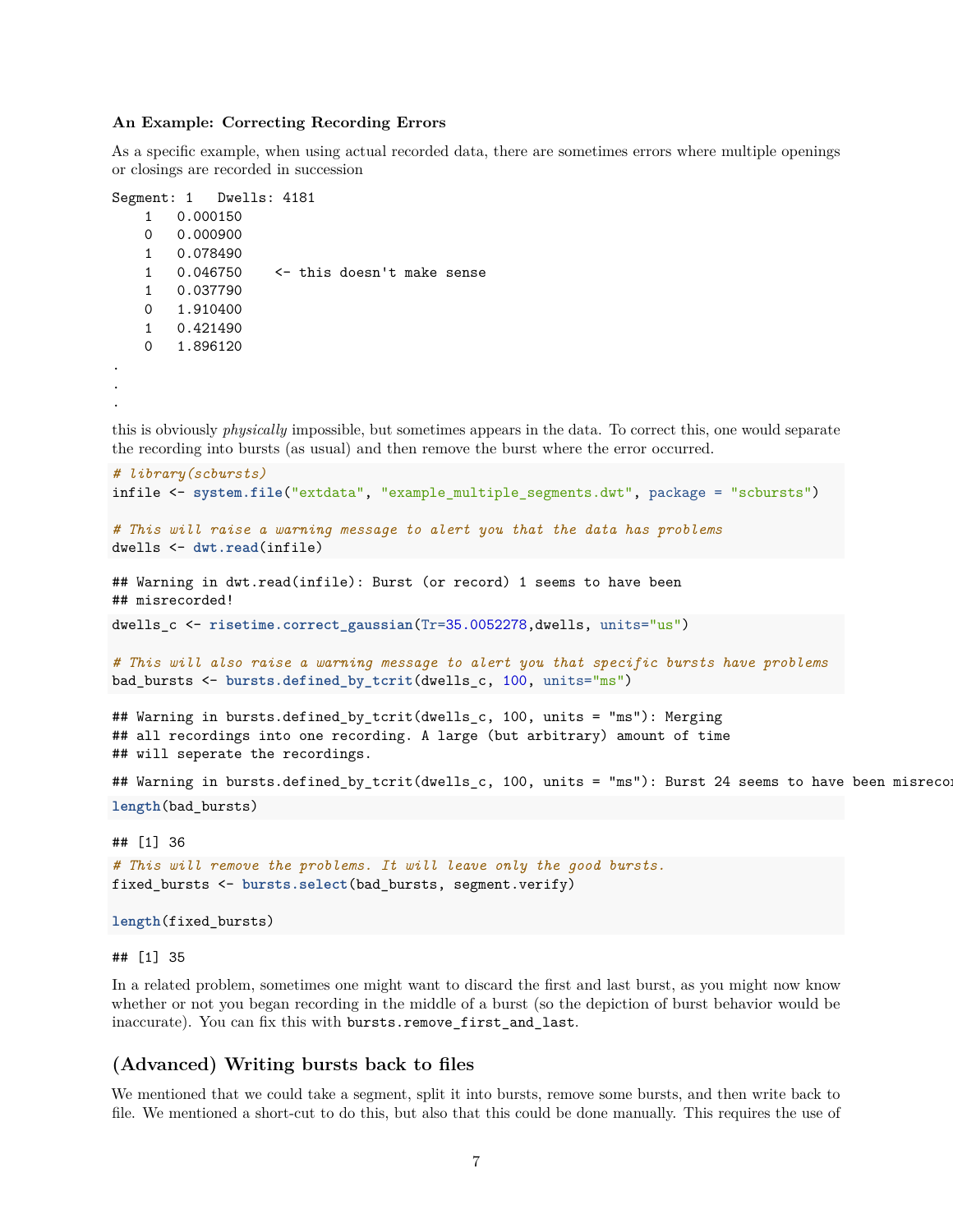bursts.recombine. The tool isn't trivial, because it preserves the elapsed time between the bursts when rejoining them. But, we also mentioned that recordings could contain multiple segments, but what was not emphasized was that this means that **we usually have no idea how much time transpires between segments**. However, despite this, there are times where we want to merge all bursts as though they were occurring in one segment. For this reason, **we need a function to artificially insert gaps between bursts**. We often use these in conjunction, with something like

```
# If you have multiple records, you can recombine them with
# This is now just one list of spaced out segments.
records <- bursts.space_out(records, sep_factor=1000)
record <- bursts.recombine(records)
```
The different recording segments will have a substantial amount of time between them, which should be discernible by eye. For example:

```
# From example_multiple_segments.dwt
times <- sapply(fixed_bursts, segment.start_time)
popens <- sapply(fixed_bursts, segment.popen)
```

```
plot(times,popens, main="P(Open) Time Series with two records", ylab="P(Open) per Burst",
xlab="bursts seen over time (s)", ylim=c(0,1))
lines(times, popens)
```


## **P(Open) Time Series with two records**

There are scenarios where this is probably the most natural way to create a single segment with all the data you're interested in. If you are interested in playing around with the spacing between bursts (for example, the closings that exceeded a critical time), you can also look at bursts.get\_gaps which extracts this information as a vector.

**NOTE: Because of the –arbitrary– long gaps between bursts, the time series data produced in this way cannot be used for some types of analyses. One should be aware of this and know when to conduct analysis on a single recording segment instead of over all recordings at once. The reader who wants to change the spacing between records may look at**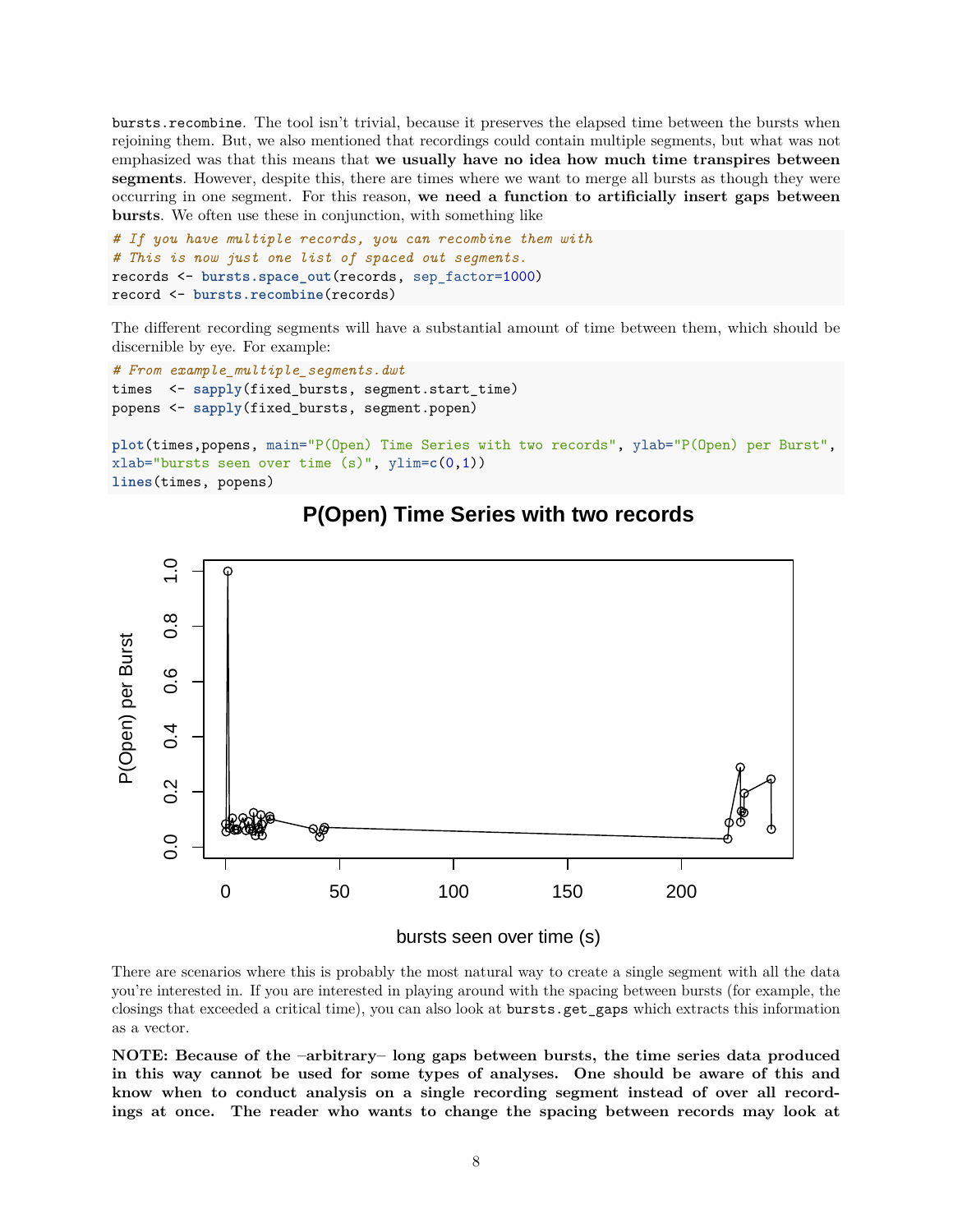#### **bursts.start\_times\_update**

#### <span id="page-8-0"></span>**Sorting and more**

In addition to taking a subset of bursts according to some criteria, one might want to sort bursts according to some metric, or simply get tabulated values of some metric. For example, what is the average P(Open) across all bursts? Or what do the bursts look like when we rank them by P(Open)?

Sorting is implemented by bursts.sort. It requires only a metric on segments - a function which takes a segment and gives you a number. For example:

```
# Create a list of bursts, sorted by your chosen function
sorted <- bursts.sort(bursts, segment.popen, reverse=TRUE)
```

```
# In some cases, it might be that multiple bursts share the same value
# and so the "order" is a bit arbitrary in those cases.
sorted[[1]]
```
## states dwells ## 1 1 3.232048e-05

as for collecting data on all bursts, bursts.popens and bursts.pcloseds have been provided for convenience, and so you could get the average with

**mean**(**bursts.popens**(bursts))

## [1] 0.778477

But, it isn't hard to write your own functions that do this. The definition of bursts.popens is simply

```
bursts.popens <- function (bursts) { sapply(bursts, segment.popen) }
```
You can simply use sapply in an analogous way with any function that deals with a single segment. For instance, you could find the average duration with

```
mean(sapply(bursts, segment.duration))
```
## [1] 0.05363405

#### <span id="page-8-1"></span>**Working with bursts v.s. segments**

Most important functions can be applied either to a single segment, or to a list of segments. For instance, the following two are equivalent:

```
# Correct the risetime
corrected_records <- list()
for (i in 1:length(records)) {
    corrected_records[[i]] <- risetime.correct_gaussian(Tr=35.0052278, records[[i]], units="us")
}
# Write the corrected record to a .dwt file
dwt.write(corrected_records, file=file.path(tempdir(), "example1_qub_corrected.dwt"))
```

```
and this simplified code
```

```
# Correct the risetime
records_c <- risetime.correct_gaussian(Tr=35.0052278, records, units="us")
```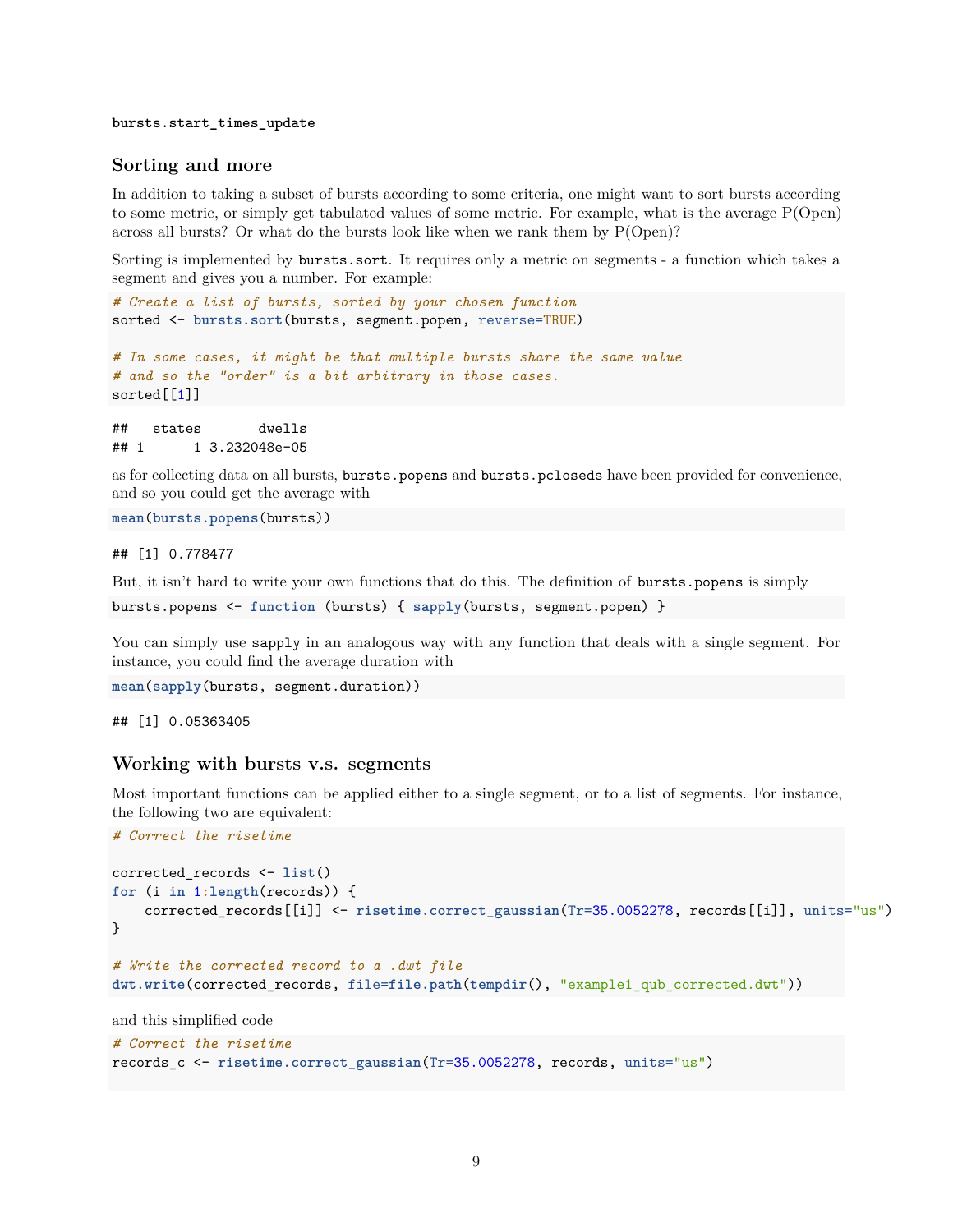```
# Write the corrected record to a .dwt file
dwt.write(records_c, file=file.path(tempdir(), "example1_qub_corrected.dwt"))
```
but this is not always true, and not every function can be made to work on either. You may have to write your own functions, use for loops, or use sapply (or lapply) in order to do everything that you want to do.

## <span id="page-9-0"></span>**Risetime Correction**

It was skimmed over, but risetime correction on the recordings can be accomplished simply with

```
# Load the library
library(scbursts)
# Import a pre-packaged file (stored inside the folder extdata)
infile <- system.file("extdata", "example1_tac.evt", package = "scbursts")
# Import the evt as a table
tables <- evt.read(infile)
# Turn the transition times into dwells
records <- evt.to_dwells(tables)
# Correct the risetime (default time in seconds)
records_c <- risetime.correct_gaussian(Tr=35.0052278,records, units="us")
evt.write(records_c, file=file.path(tempdir(), "example_corrected.evt"))
```
As the name of the function suggests, the current risetime correction attempts to undo the effects of a Gaussian filter. This method might not be optimal, and may be replaced later. For a more detailed explanation, see Section 4.1.1 of Colquhoun and Sigworth (1995).

## <span id="page-9-1"></span>**Plotting**

Here are example of a few common plots one might want.

```
library(scbursts)
infile <- system.file("extdata", "example1_tac.evt", package = "scbursts")
transitions <- evt.read(infile)
dwells <- evt.to_dwells(transitions)
# Skipping risetime correction
bursts <- bursts.defined_by_tcrit(dwells,92,units='ms')
# We will be plotting with this
record <- bursts.recombine(bursts)
```
**NOTE: If you merge multiple records into one, you might artificially add some –huge– closed dwells separating bursts. These will add a few high closed-times the histogram.**

<span id="page-9-2"></span>**Open times and closed times (uncorrected)**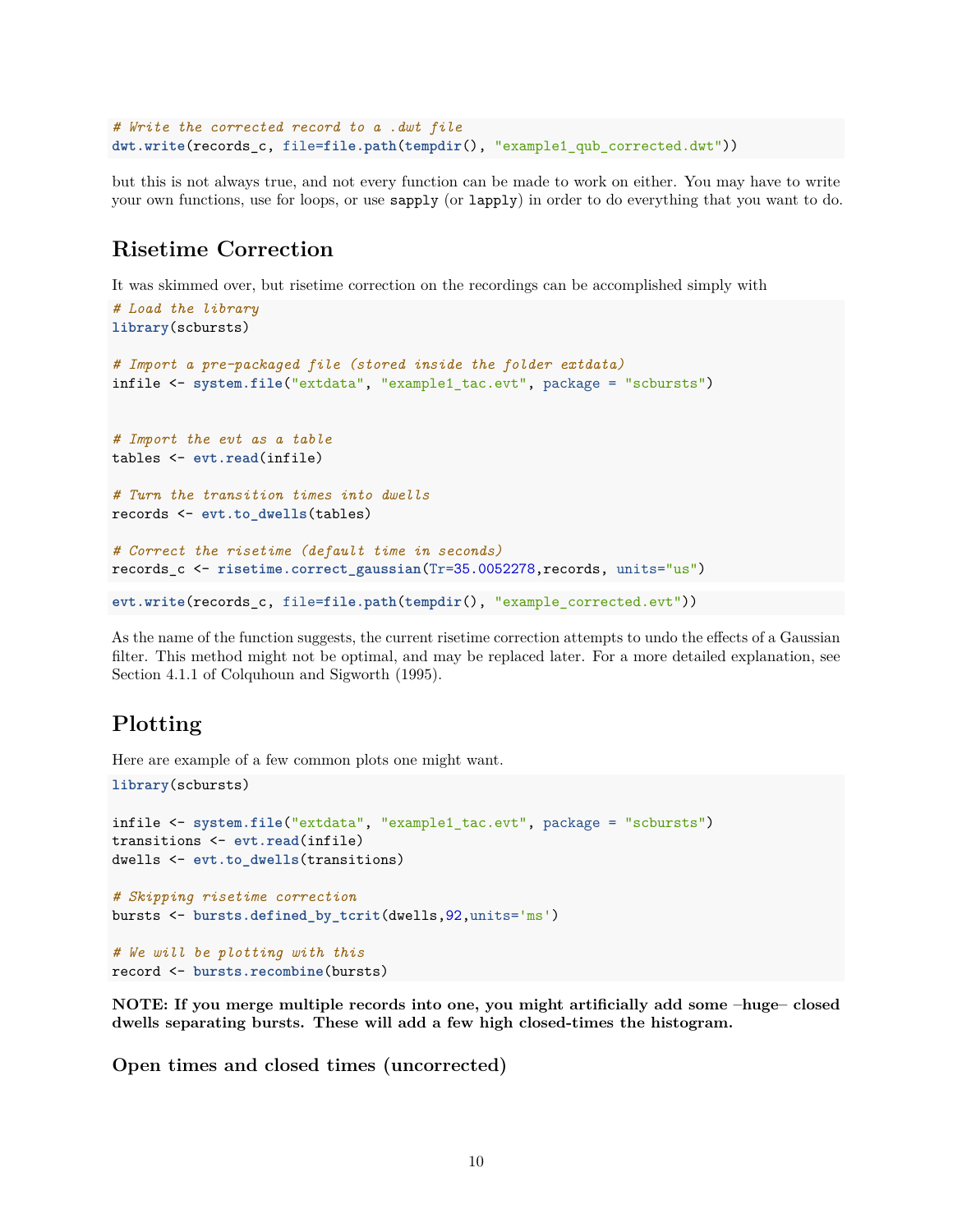```
open_dwells <- segment.open_dwells(record)
hist(log10(open_dwells), axes=FALSE, breaks=length(record$dwells)/100)
cplot.log_root_axes(open_dwells)
```
**Histogram of log10(open\_dwells)**



log10(open\_dwells)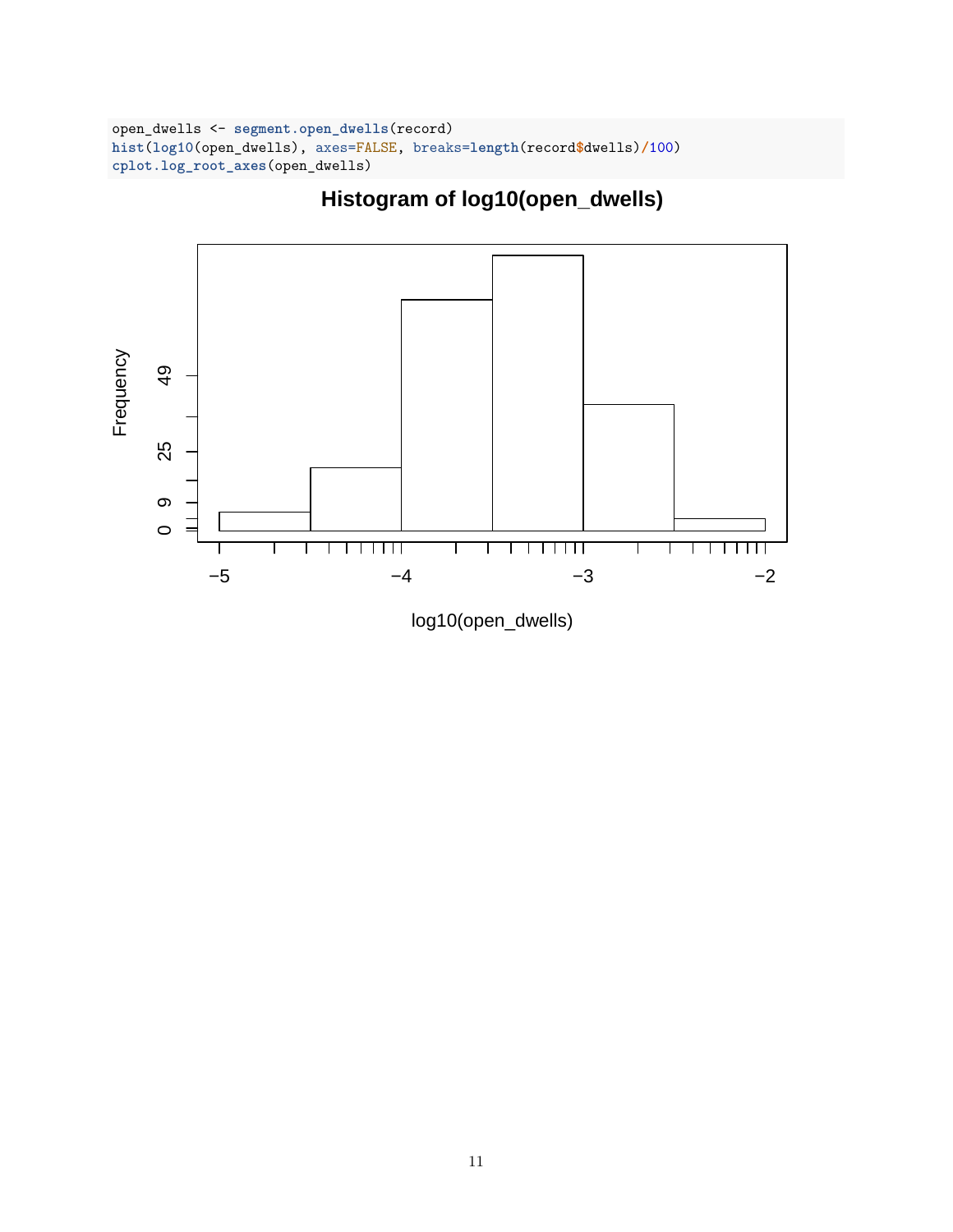```
closed_dwells <- segment.closed_dwells(record)
hist(log10(closed_dwells), axes=FALSE, breaks=length(record$dwells)/100)
cplot.log_root_axes(closed_dwells)
```
# **Histogram of log10(closed\_dwells)**



log10(closed\_dwells)

**The outlier on the far right may be due to merging multiple records into one, as mentioned earlier.**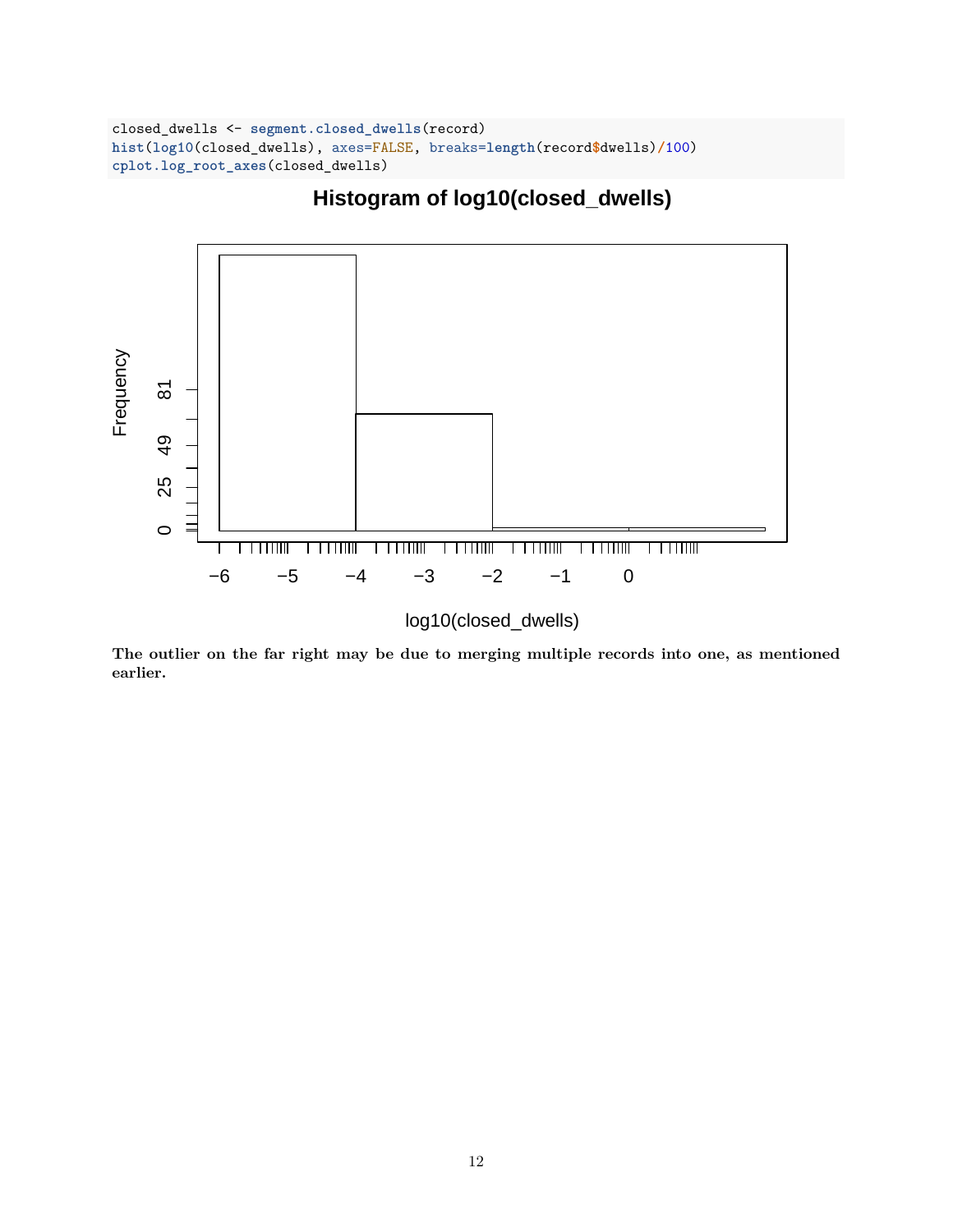<span id="page-12-0"></span>**P(Open) (uncorrected)**

popens <- **bursts.popens**(bursts) **hist**(popens, xlab="Burst P(Open)", breaks=30, xlim=**c**(0,1))



P(Closed) is similar.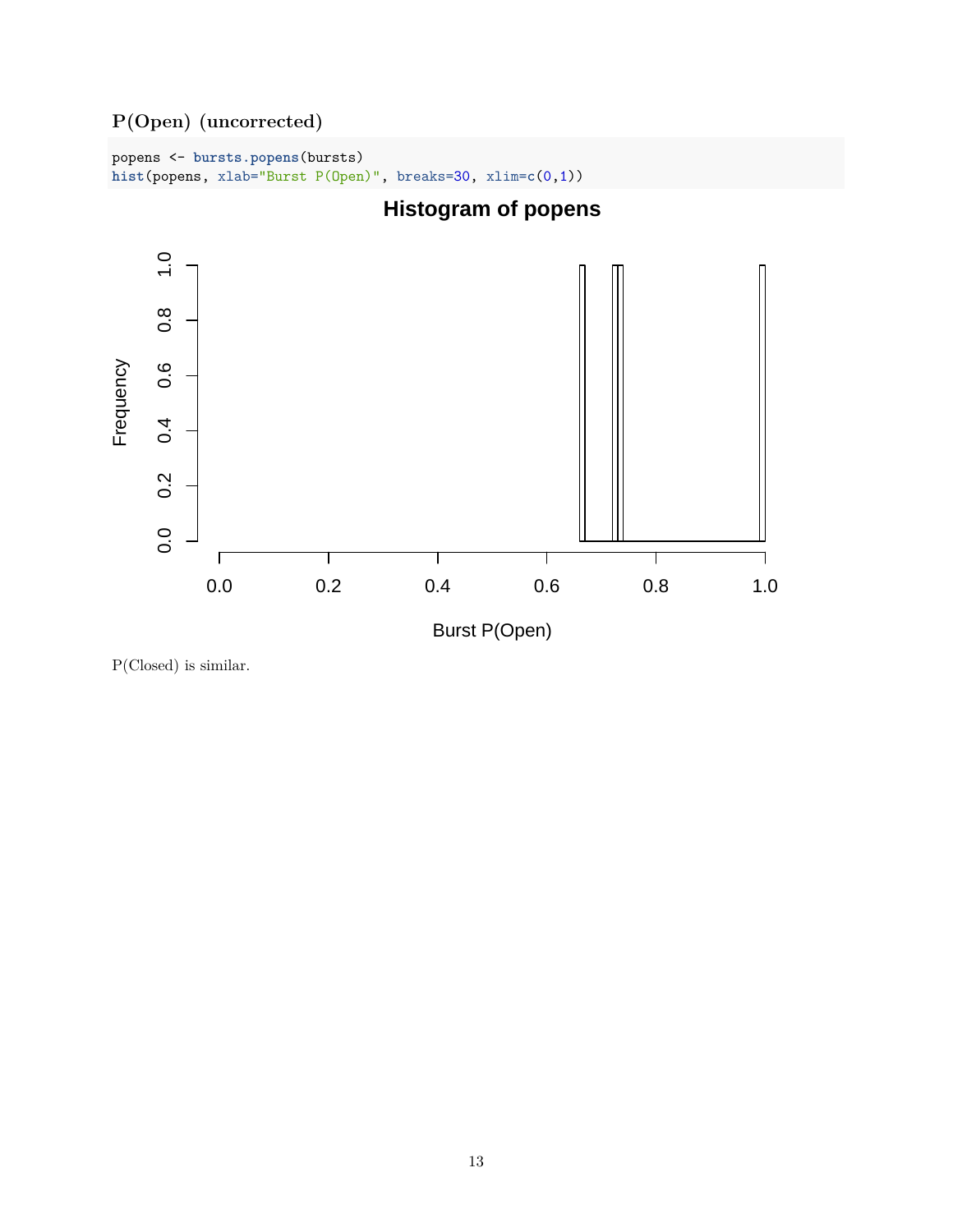## <span id="page-13-0"></span>**Time Series (uncorrected)**

A basic example

```
# To make this more visible, you can also export it as a large `.png` file
cplot.popen_ts(bursts)
```


time (s)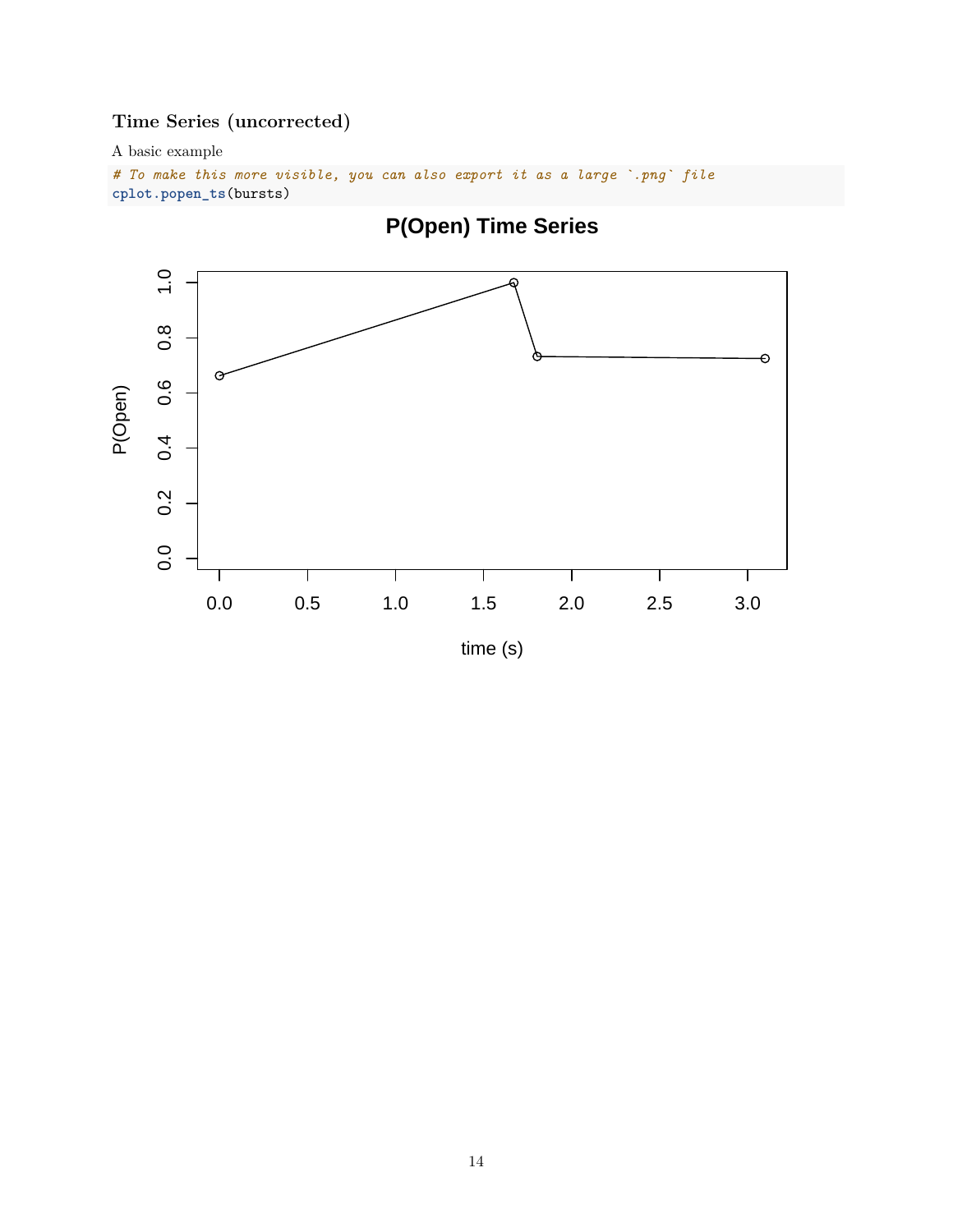cplot.popen\_ts is just for convenience, you can also just just manually do the plotting. Also, scbursts automatically handles data that contains multiple records by inserting a comically large amount of time between records. scbursts issues warnings when this happens, and one should heed those warnings. The time-series data produced in this way is suitable for visualization, but **it is not suitable for fitting some types of models**. Just be wary of this.

```
# From example_multiple_segments.dwt
times <- sapply(fixed_bursts, segment.start_time)
popens <- sapply(fixed_bursts, segment.popen)
```

```
plot(times,popens, main="P(Open) Time Series with two records", ylab="P(Open) per Burst",
xlab="bursts seen over time (s)", ylim=c(0,1))
lines(times, popens)
```


## **P(Open) Time Series with two records**

## <span id="page-14-0"></span>**Subconductive States**

scbursts also has support for data with subconductive states (though on reading in a file, scbursts will issue a warning to inform the user that their data has subconductive states). There are tools available for visualizing the different subconductive states (cplot.conductance\_hist) and functions for manipulating subconductive states (for instance, merging two or more states together, or removing subconductive states entirely). Some functions for this are:

| <b>Function</b>              | Description                              |
|------------------------------|------------------------------------------|
| segment.conductance_states   | Get list of conductance states           |
| segment.check_subconductance | Check for subconductance                 |
| segment.subconductance_as    | Replace subconductive states with 0 or 1 |
| segment.modify_conductance   | Remove or change conductance states      |
| bursts.conductance states    | Get list of conductance states           |
| bursts.check_subconductance  | Check for subconductance                 |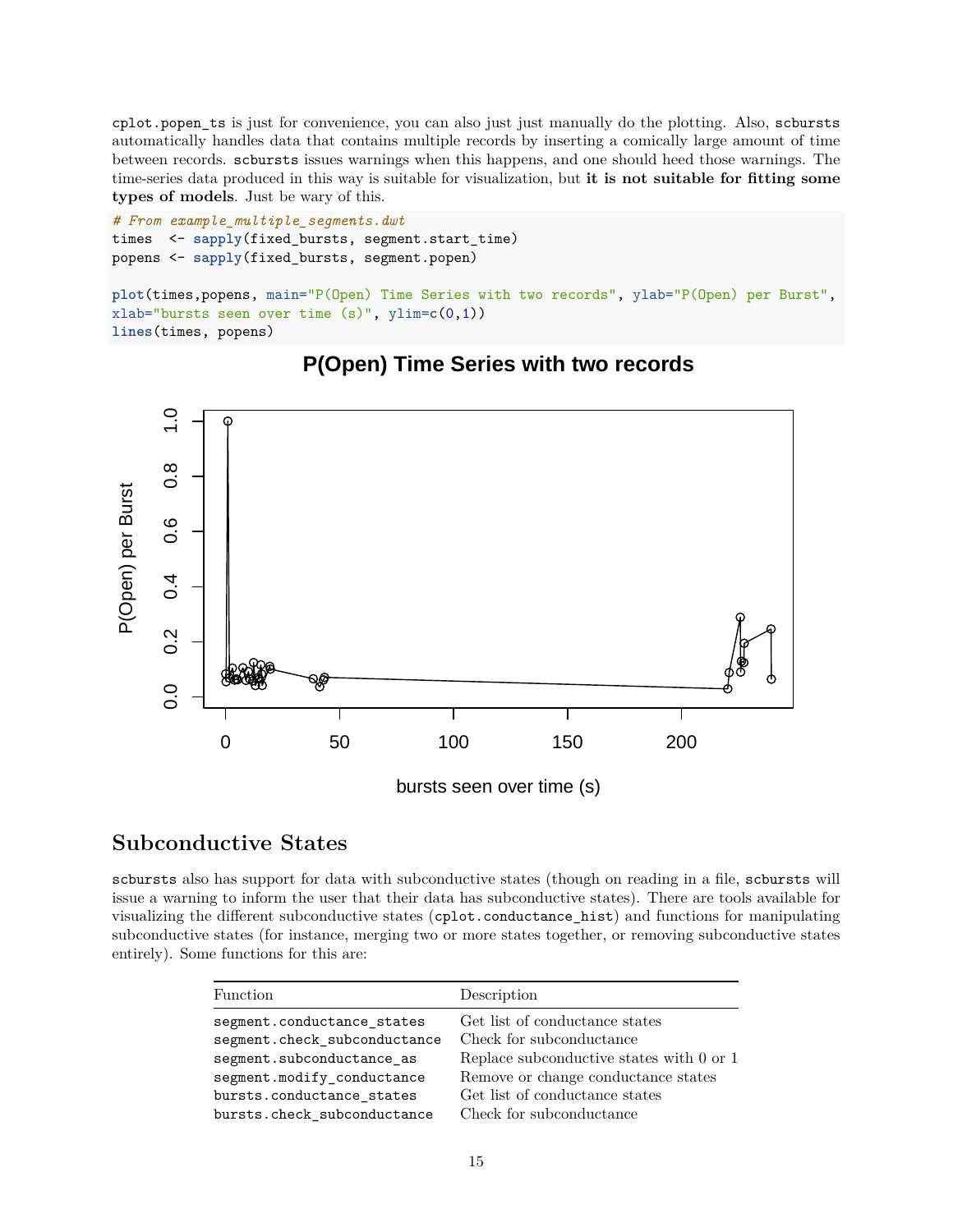| <b>Function</b>           | Description                                  |
|---------------------------|----------------------------------------------|
| bursts.subconductance_as  | Replace subconductive states with $0$ or $1$ |
| bursts.modify conductance | Remove or change conductance states          |
| cplot.conductance hist    | Plot the conductance states                  |

An example is also below.

## <span id="page-15-0"></span>**Example Workflows**

### <span id="page-15-1"></span>**DWT**

```
library(scbursts)
```

```
infile <- system.file("extdata", "example1_qub.dwt", package = "scbursts")
dwells <- dwt.read(infile)
# dwells <- dwt.read('example1.dwt')
bursts <- bursts.defined_by_tcrit(dwells,100,units='ms')
twoplus <- function(seg){
        return(segment.count_open(seg)>=2)
}
bursts_twoplus <- bursts.select(bursts,twoplus)
```
**head**(dwells[[1]])

## states dwells ## 1 1 0.001380 ## 2 0 0.000034 ## 3 1 0.001759 ## 4 0 0.000312 ## 5 1 0.001201 ## 6 0 0.000535

## <span id="page-15-2"></span>**EVT**

```
infile <- system.file("extdata", "example1_tac.evt", package = "scbursts")
transitions <- evt.read(infile)
```
*# transitions <- evt.read("July28-6.evt")*

```
dwells <- evt.to_dwells(transitions)
dwells_c <- risetime.correct_gaussian(Tr=35.0052278, dwells, units="us")
```
#### *# Get Header*

```
header <- evt.extract_header(infile)
```
**head**(dwells\_c[[1]])

## states dwells ## 1 1 1.360730e-03 ## 2 0 5.352284e-05 ## 3 1 5.173524e-05 ## 4 0 2.080985e-05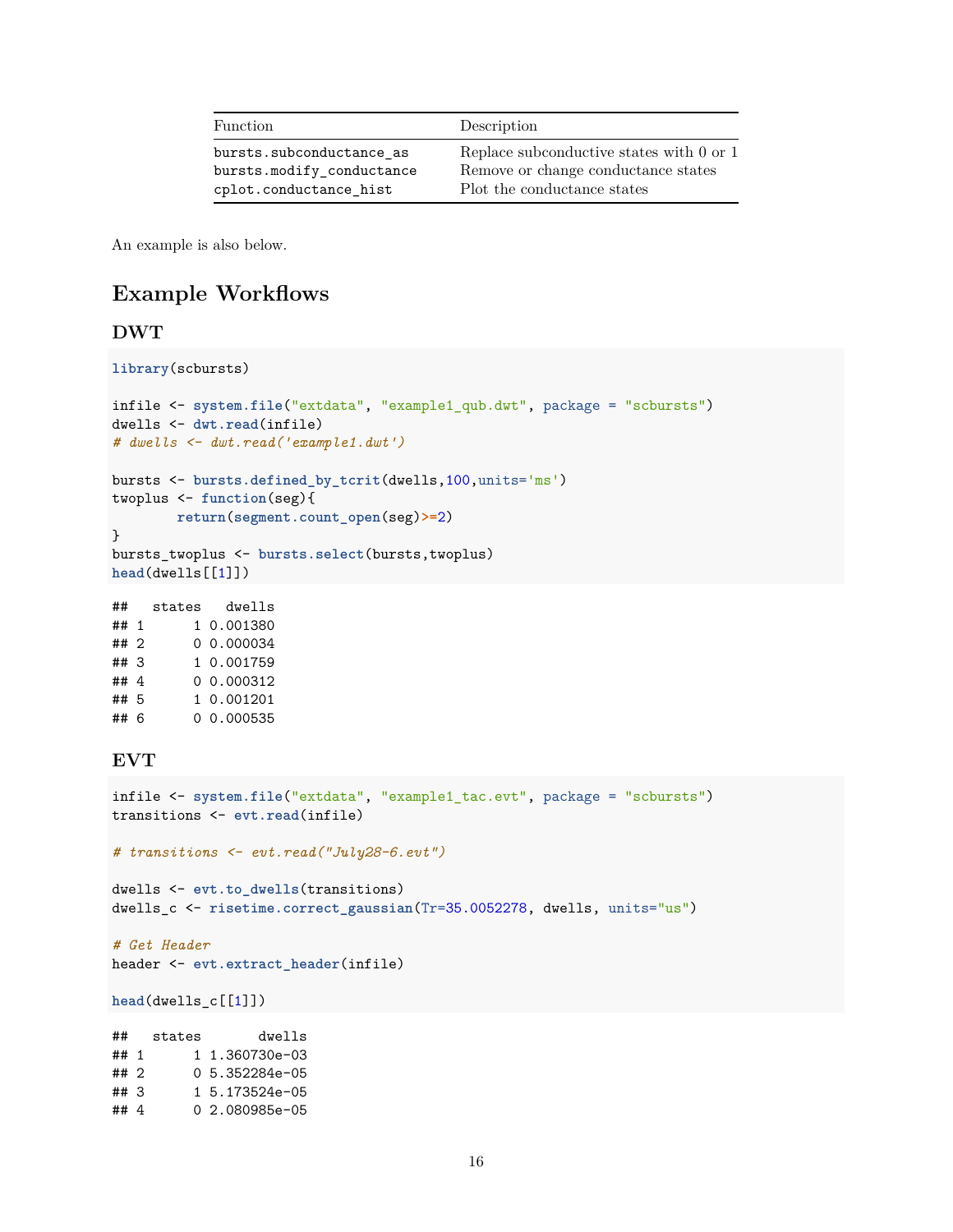## 5 1 2.180100e-04 ## 6 0 2.105737e-05

## <span id="page-16-0"></span>**SCAN**

```
library(scbursts)
```

```
infile <- system.file("extdata", "example1_scan.txt", package = "scbursts")
dwells <- scan.read(infile)
dwells_c <- risetime.correct_gaussian(Tr=35.0052278, dwells, units="us")
bursts <- bursts.defined_by_tcrit(dwells_c,100,units='ms')
twoplus <- function(seg){
       return(segment.count_open(seg)>=2)
}
bursts_twoplus <- bursts.select(bursts,twoplus)
head(bursts_twoplus[[1]])
## states dwells
```
## 1 1 1.352536e-03 ## 2 0 6.247068e-05 ## 3 1 4.103552e-05 ## 4 0 2.743168e-05 ## 5 1 4.308123e-04 ## 6 0 2.606283e-05

### <span id="page-16-1"></span>**QUB**

```
library(scbursts)
infile <- system.file("extdata", "example1_qub.dwt", package = "scbursts")
dwells <- dwt.read(infile)
dwells_c <- risetime.correct_gaussian(Tr=35.0052278, dwells, units="us")
bursts <- bursts.defined_by_tcrit(dwells_c,100,units='ms')
twoplus <- function(seg){
       return(segment.count_open(seg)>=2)
}
bursts_twoplus <- bursts.select(bursts,twoplus)
head(bursts_twoplus[[1]])
## states dwells
## 1 1 1.38000e-03
## 2 0 3.45043e-05
## 3 1 1.75900e-03
## 4 0 3.12000e-04
## 5 1 1.20100e-03
## 6 0 5.35000e-04
```
### <span id="page-16-2"></span>**Clampfit**

**library**(scbursts)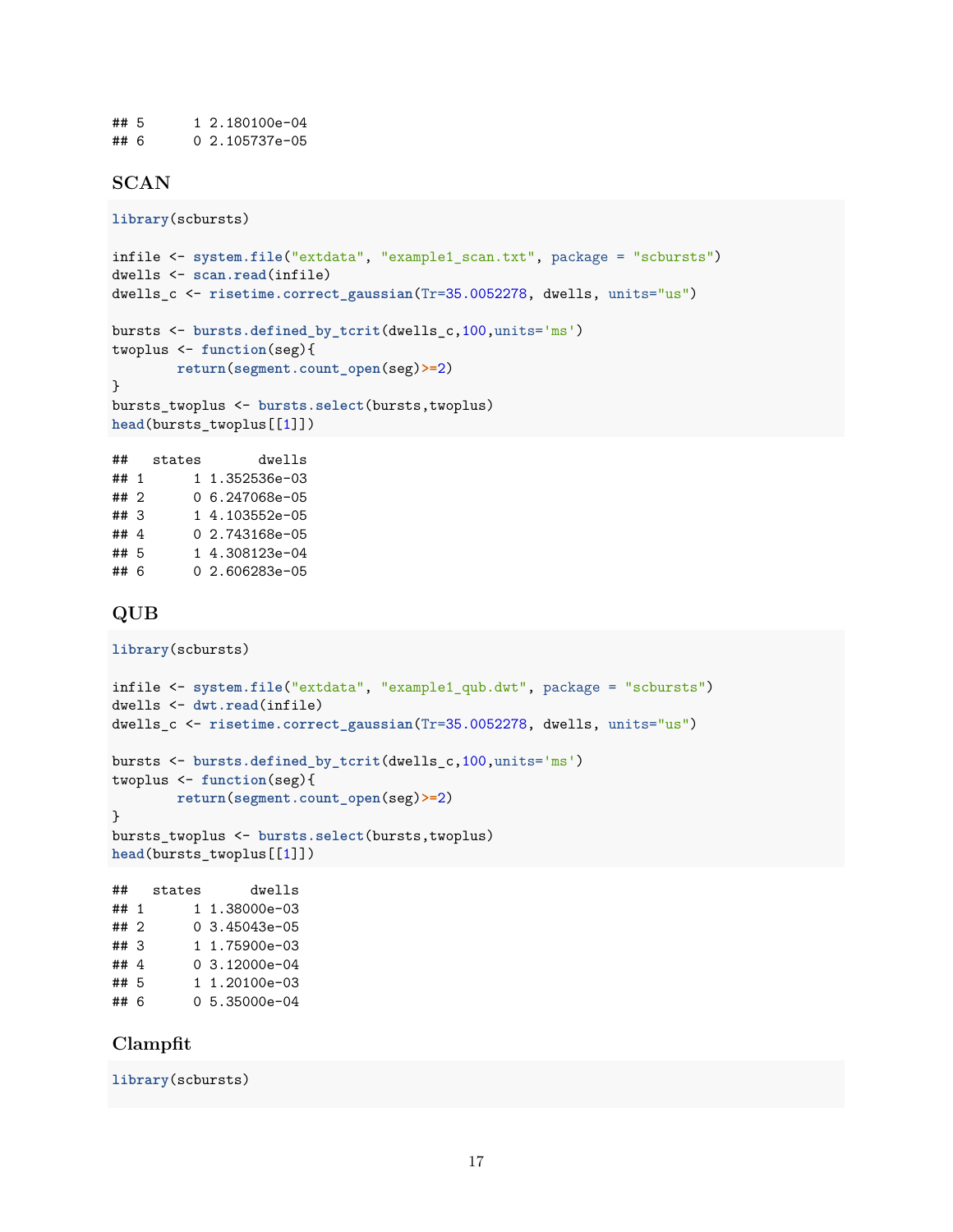```
infile <- system.file("extdata", "example1_clampfit.xlsx", package = "scbursts")
dwells <- clampfit.read(infile)
## New names:
## * \rightarrow ...1
## * `` -> ...2
## * `` -> ...3
## * `` -> ...4
## * `` -> ...5
## * ... and 6 more problems
dwells c <- risetime.correct gaussian(Tr=35.0052278, dwells, units="us")
bursts <- bursts.defined_by_tcrit(dwells_c,100,units='ms')
twoplus <- function(seg) {
   return(segment.count_open(seg)>=2)
}
bursts_twoplus <- bursts.select(bursts,twoplus)
head(bursts_twoplus[[1]])
## states dwells
## 1 1 1.359000e-03
## 2 0 5.400240e-05
## 3 1 5.000919e-05
```
## 4 0 2.167236e-05

## 5 1 2.160000e-04 ## 6 0 2.207933e-05

#### <span id="page-17-0"></span>**Example With Subconductive States**

```
library(scbursts)
infile <- system.file("extdata", "example4.dwt", package = "scbursts")
dwells <- dwt.read(infile)
## Warning in dwt.read(infile): Burst (or record) 1 has subconductive states!
dwells_c <- risetime.correct_gaussian(Tr=35.0052278, dwells, units="us")
bursts <- bursts.defined_by_tcrit(dwells_c,100,units='ms')
## Warning in bursts.defined_by_tcrit(dwells_c, 100, units = "ms"): Burst (or record) 1 has subconducti
bursts.conductance_states(bursts)
```
## [1] 0.0 0.7 1.0

**cplot.conductance\_hist**(bursts)

**head**(bursts[[1]])

## states dwells ## 1 0.7 1.39298e-03 ## 2 1.0 2.99420e-04 ## 3 0.7 1.94308e-03 ## 4 0.0 1.88507e-05 ## 5 0.7 1.12071e-03